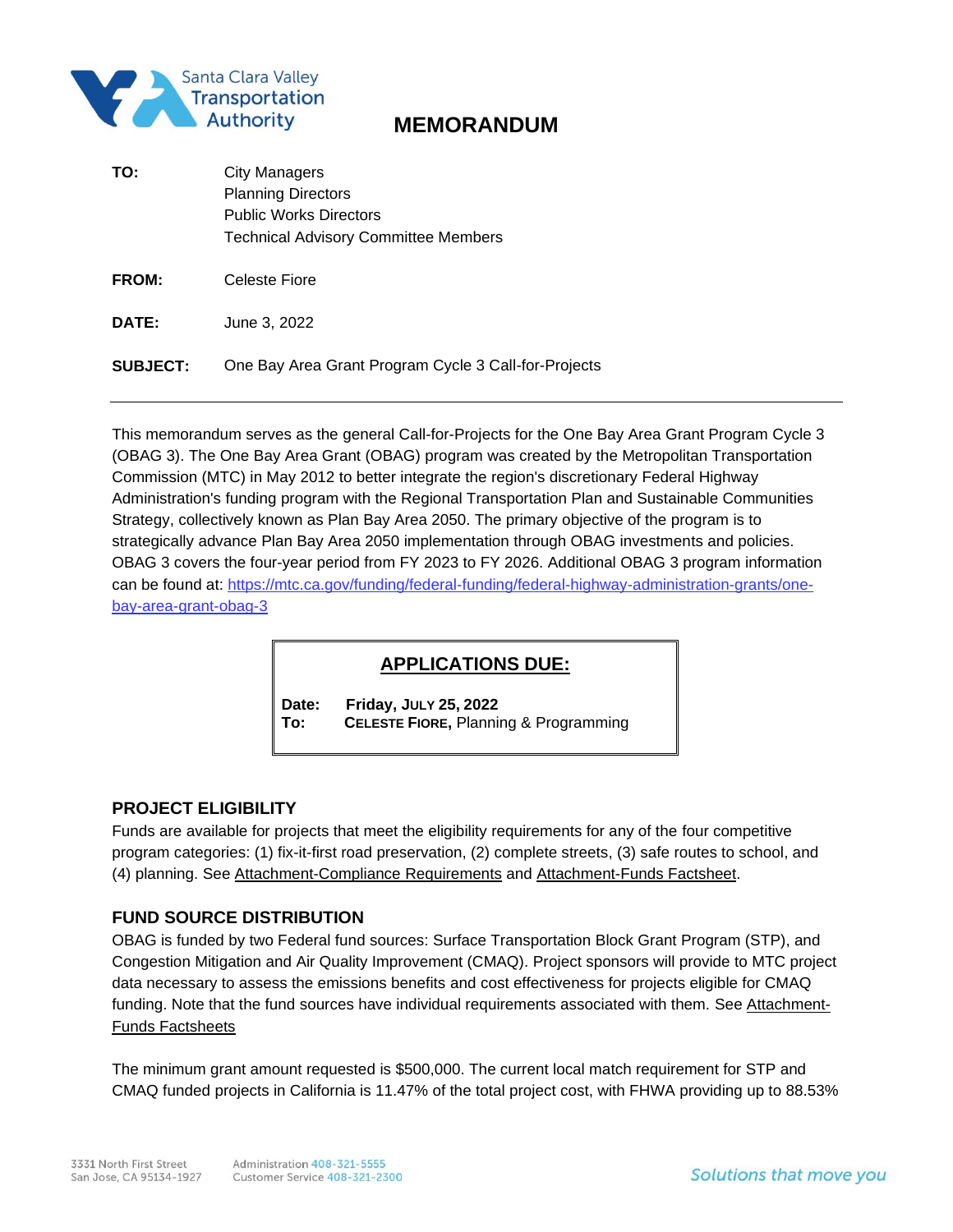of the total project cost through reimbursements.

A minimum 70% of the proposed projects received must be located within or connected to a Priority Development Area (PDA), or be within one mile of a PDA boundary.

## **COMPLIANCE REQUIREMENTS**

All applications must comply with MTC requirements to be considered for funding regardless of the program category or fund source. This includes compliance with the Regional Active Transportation Plan, California State Housing Laws, Housing Element Law, and the Regional Project Delivery Resolution 3606 [https://mtc.ca.gov/sites/default/files/MTC\\_Res\\_3606.pdf](https://mtc.ca.gov/sites/default/files/MTC_Res_3606.pdf)

In addition, road preservation projects must adhere to further requirements. See Attachment-Compliance Requirements and Attachment-Funds Factsheet.

#### **OBAG Programming Policies**

The following policies apply to all projects, regardless of the program category or fund source.

- Project sponsors are responsible for compliance with the requirements of California Environmental Quality Act (CEQA) and National Environmental Policy Act (NEPA).
- Projects must be consistent with the adopted Regional Transportation Plan.
- Sponsors with federally funded projects must adhere to Caltrans Local Assistance Project Delivery Policies and Procedures. *VTA requires notification of the Field Review schedule***.** Information can be found at the Caltrans website: [https://dot.ca.gov/programs/local](https://dot.ca.gov/programs/local-assistance/guidelines-and-procedures/local-assistance-procedures-manual-lapm)[assistance/guidelines-and-procedures/local-assistance-procedures-manual-lapm](https://dot.ca.gov/programs/local-assistance/guidelines-and-procedures/local-assistance-procedures-manual-lapm)
- Following MTC project selection, project sponsors must submit the completed project application through MTC's Fund Management System (FMS), including a Resolution of Local Support.
- Adopt a resolution self-certifying compliance with state housing laws related to surplus lands, accessory dwelling units, and density bonuses by December 31, 2023.
- Have a general plan housing element adopted and certified by the California Department of Housing and Community Development (HCD) for the 2023-31 Regional Housing Needs Allocation (RHNA) cycle by December 31, 2023, and maintain certification throughout the OBAG 3 program period.

#### **APPLICATION**

MTC provides an universal application for all OBAG 3 proposed projects. Sponsor must submit the application in *Word format only*. All OBAG information and documents may be accessed and downloaded from: <https://www.vta.org/programs/congestion-management-program/grants>

Project sponsors will be provided an external SharePoint link to upload applications.